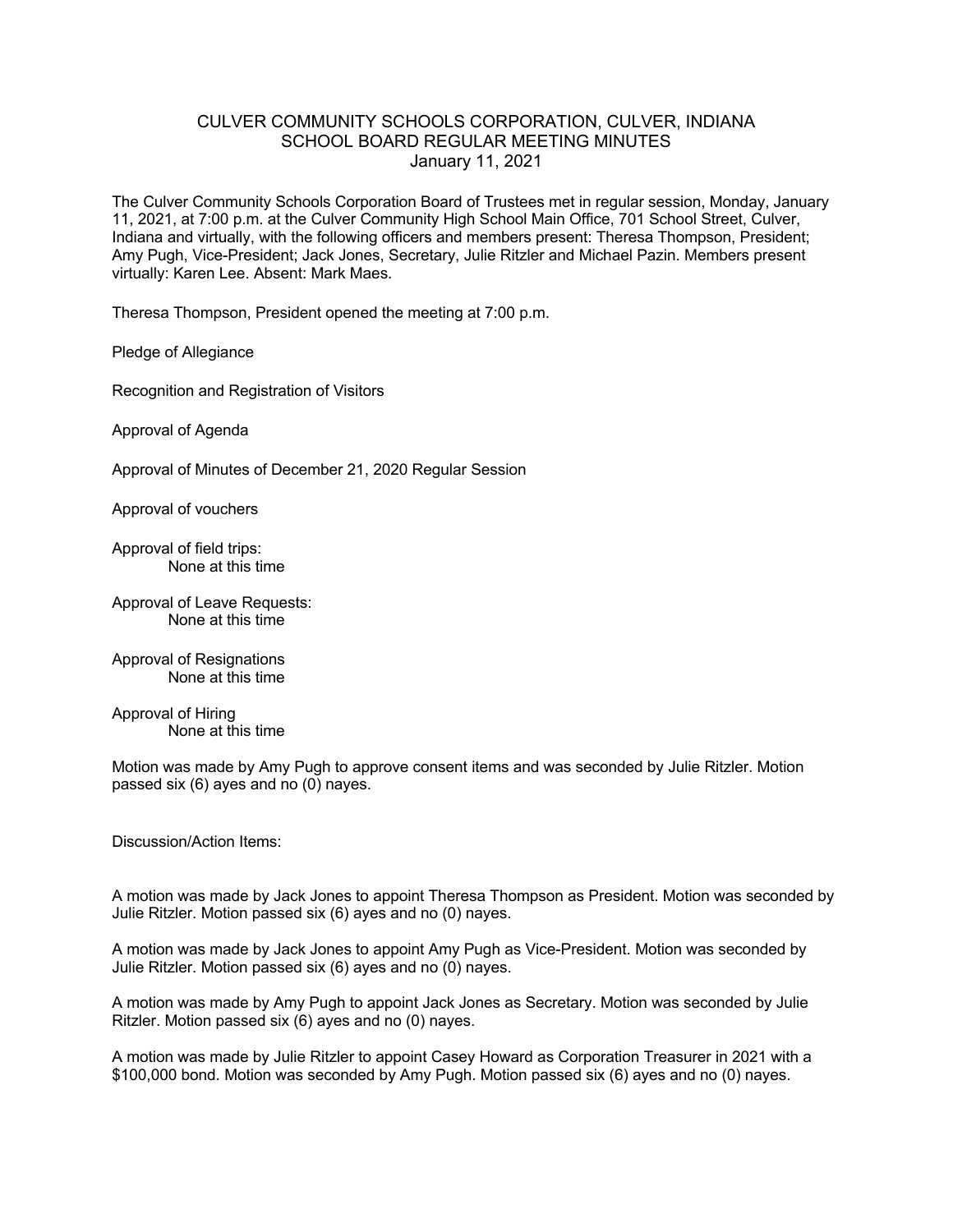A motion was made by Jack Jones to appoint Jeffery R. Houin as 2021 legal counsel. Motion was seconded by Amy Pugh. Motion passed six (6) ayes and no (0) nayes.

A motion was made by Amy Pugh to schedule regular meetings on the first and third Mondays of each month from January through May and September through December. Meetings would be the third Monday during the months of June, July and August. I further move that the meeting time will be 7:00 PM with meetings located in the Board/Community room at 700 School Street. Motion was seconded by Julie Ritzler. Motion passed six (6) ayes and no (0) nayes.

A motion was made by Julie Ritzler to approve Resolution 2020-23. Motion was seconded by Amy Pugh. Motion passed six (6) ayes and no (0) nayes.

A motion was made by Amy Pugh to approve Void Outstanding Checks as provided. Motion was seconded by Jack Jones. Motion passed six (6) ayes and no (0) nayes.

A motion was made by Julie Ritzler to appoint the Superintendent as Title IX Coordinator for 2021. Motion was seconded by Amy Pugh. Motion passed six (6) ayes and no (0) nayes.

A motion was made by Amy Pugh to appoint the Extra-Curricular Treasurer and Bonds as stated above for 2021. Motion was seconded by Karen Lee. Motion passed six (6) ayes and no (0) nayes.

A motion was made by Amy Pugh to appoint Jack Jones, Mike Pazin, Theresa Thompson, the two building principals, Casey Howard and Superintendent to serve on the Negotiation Team for 2021. Motion was seconded by Karen Lee. Motion passed six (6) ayes and no (0) nayes.

A motion was made by Jack Jones to appoint Amy Pugh, Julie Ritzler, Karen Lee , the two building principals, Casey Howard and Superintendent to serve on the Discussion Team for 2021. Motion was seconded by Amy Pugh. Motion passed six (6) ayes and no (0) nayes.

A motion was made Amy Pugh to appoint Jack Jones as Legislative liaison for 2021. Motion was seconded by Julie Ritzler. Motion passed six (6) ayes and no (0) nayes.

A motion was made by Amy Pugh to approve the Master Agenda for 2021. Motion was seconded by Julie Ritzler. Motion passed six (6) ayes and no (0) nayes.

A motion was made by Jack Jones to appoint Theresa Thompson as President, Amy Pugh as Vice-President and Jack Jones as Secretary for the 2021 Board of Finance. Motion was seconded by Amy Pugh. Motion passed six (6) ayes and no (0) nayes.

A motion was made by Amy Pugh to approve setting bonds amount for the following personnel, positions and amounts: Gretchen Johnson, Food Service Director, \$50,000; Amy Ashley, Elementary Secretary, \$20,000; Mike Zehner, Athletic Director, \$50,000; Eva Reinhold, Deputy Treasurer, \$50,000. Motion was seconded by Jack Jones. Motion passed six (6) ayes and no (0) nayes.

Superintendent's Information:

- A. Board member service review: Julie Ritzler's term ends in December 2022, Jack Jones' term ends in December 2022, Amy Pugh's term ends in December 2022, Karen Lee's term ends in December 2024, Mike Pazin's term ends in December 2024 and Theresa Thompson's term ends in December 2025.
- B. Superintendent showed board members website that DUAB (Distressed Unit Appeal Board) uses to look at numbers for each school corporation. Culver is in good standing with this board at this time.